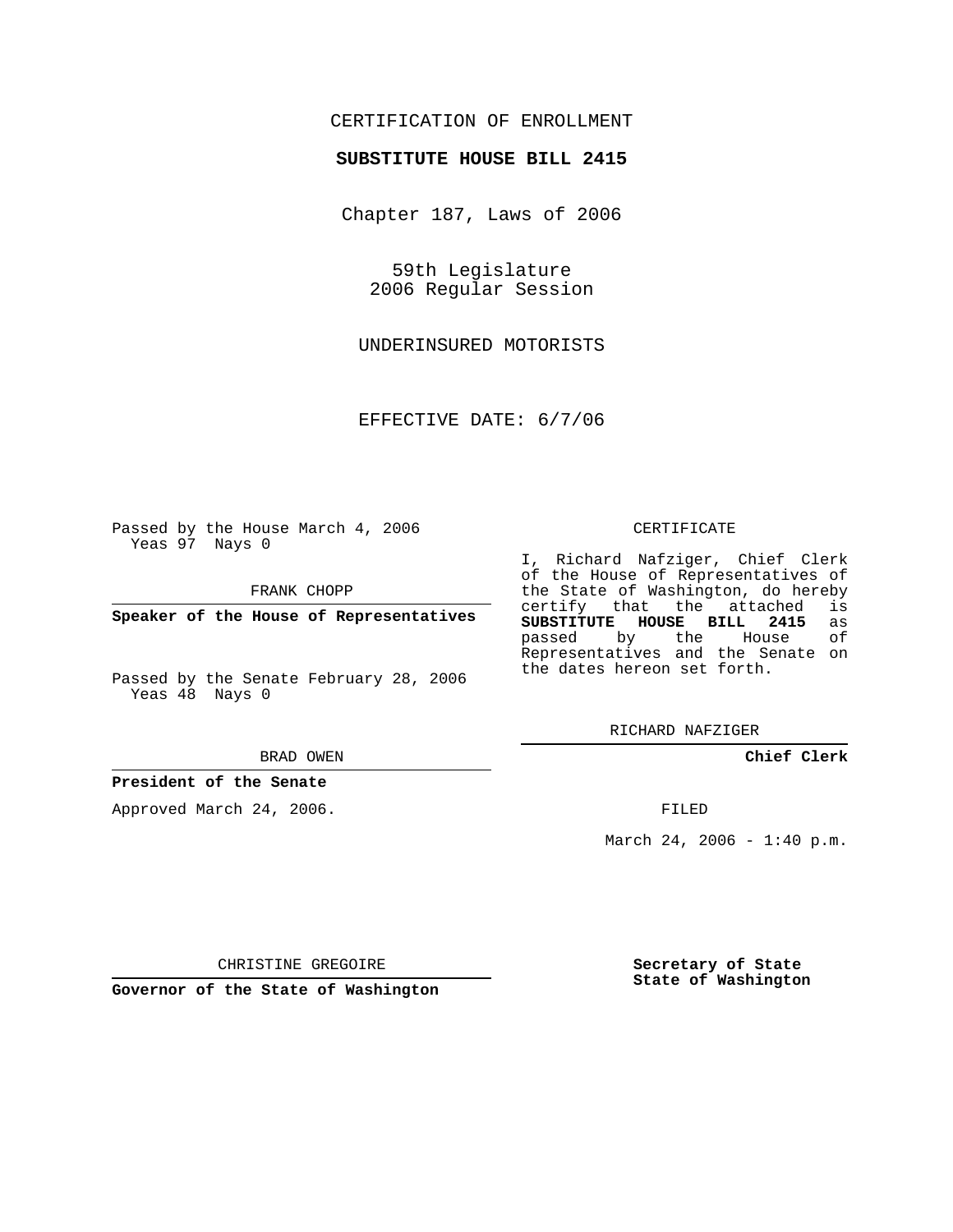# **SUBSTITUTE HOUSE BILL 2415** \_\_\_\_\_\_\_\_\_\_\_\_\_\_\_\_\_\_\_\_\_\_\_\_\_\_\_\_\_\_\_\_\_\_\_\_\_\_\_\_\_\_\_\_\_

\_\_\_\_\_\_\_\_\_\_\_\_\_\_\_\_\_\_\_\_\_\_\_\_\_\_\_\_\_\_\_\_\_\_\_\_\_\_\_\_\_\_\_\_\_

#### AS AMENDED BY THE SENATE

Passed Legislature - 2006 Regular Session

## **State of Washington 59th Legislature 2006 Regular Session**

**By** House Committee on Financial Institutions & Insurance (originally sponsored by Representatives Ericks, Roach, Kirby, Morrell, Green, Nixon, McDonald, Hasegawa, Conway, Simpson, Ormsby and Schual-Berke; by request of Insurance Commissioner)

READ FIRST TIME 01/16/06.

 AN ACT Relating to compensating the victims of uninsured and underinsured motorists; and amending RCW 48.22.030.

BE IT ENACTED BY THE LEGISLATURE OF THE STATE OF WASHINGTON:

 **Sec. 1.** RCW 48.22.030 and 2004 c 90 s 1 are each amended to read as follows:

 (1) "Underinsured motor vehicle" means a motor vehicle with respect to the ownership, maintenance, or use of which either no bodily injury or property damage liability bond or insurance policy applies at the time of an accident, or with respect to which the sum of the limits of liability under all bodily injury or property damage liability bonds and insurance policies applicable to a covered person after an accident is less than the applicable damages which the covered person is legally entitled to recover.

 (2) No new policy or renewal of an existing policy insuring against loss resulting from liability imposed by law for bodily injury, death, or property damage, suffered by any person arising out of the ownership, maintenance, or use of a motor vehicle shall be issued with respect to any motor vehicle registered or principally garaged in this state unless coverage is provided therein or supplemental thereto for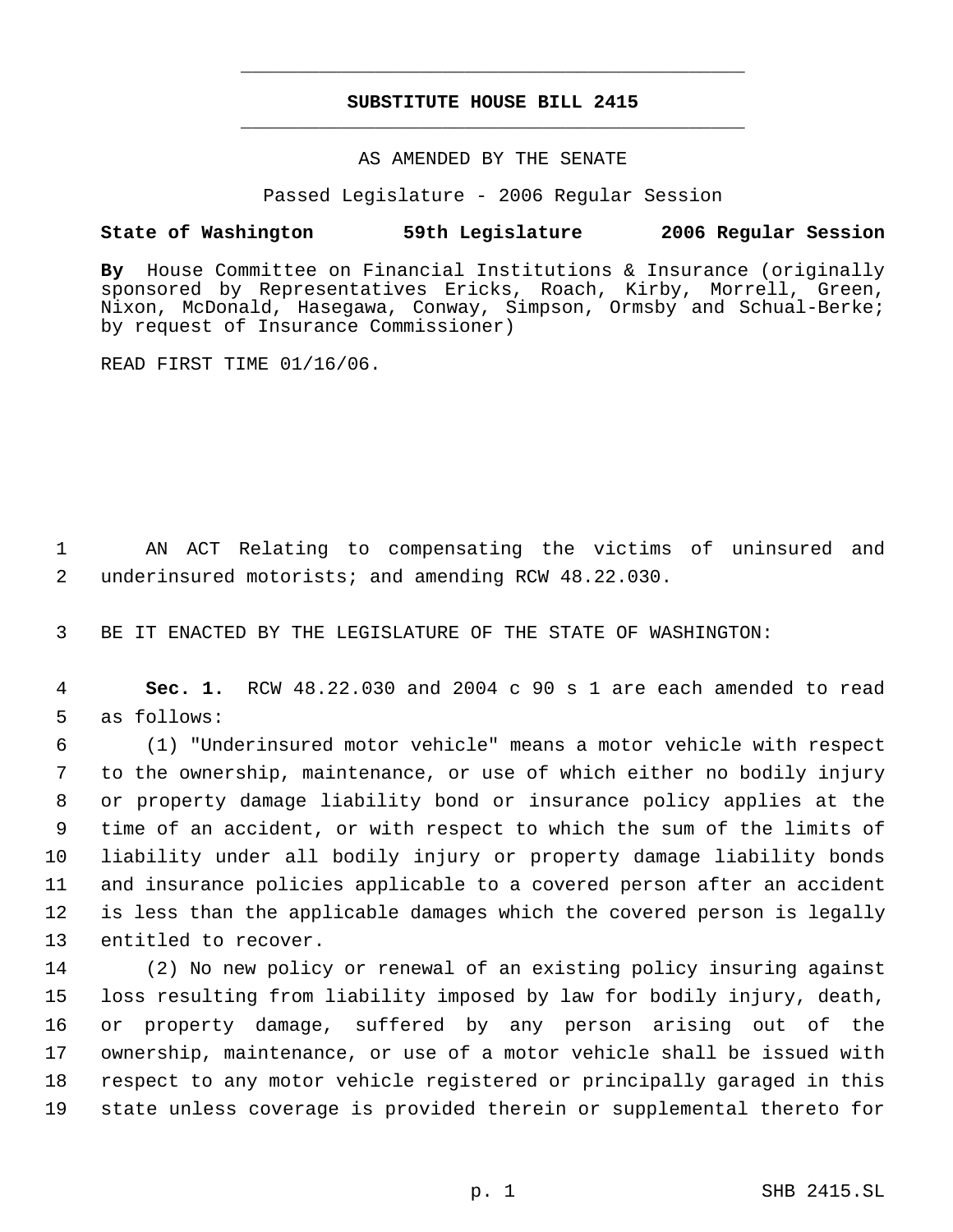the protection of persons insured thereunder who are legally entitled to recover damages from owners or operators of underinsured motor vehicles, hit-and-run motor vehicles, and phantom vehicles because of bodily injury, death, or property damage, resulting therefrom, except while operating or occupying a motorcycle or motor-driven cycle, and except while operating or occupying a motor vehicle owned or available for the regular use by the named insured or any family member, and which is not insured under the liability coverage of the policy. The coverage required to be offered under this chapter is not applicable to general liability policies, commonly known as umbrella policies, or other policies which apply only as excess to the insurance directly applicable to the vehicle insured.

 (3) Except as to property damage, coverage required under subsection (2) of this section shall be in the same amount as the insured's third party liability coverage unless the insured rejects all or part of the coverage as provided in subsection (4) of this section. Coverage for property damage need only be issued in conjunction with coverage for bodily injury or death. Property damage coverage required under subsection (2) of this section shall mean physical damage to the insured motor vehicle unless the policy specifically provides coverage for the contents thereof or other forms of property damage.

 (4) A named insured or spouse may reject, in writing, underinsured coverage for bodily injury or death, or property damage, and the requirements of subsections (2) and (3) of this section shall not apply. If a named insured or spouse has rejected underinsured coverage, such coverage shall not be included in any supplemental or renewal policy unless a named insured or spouse subsequently requests such coverage in writing. The requirement of a written rejection under this subsection shall apply only to the original issuance of policies issued after July 24, 1983, and not to any renewal or replacement policy.

 (5) The limit of liability under the policy coverage may be defined as the maximum limits of liability for all damages resulting from any one accident regardless of the number of covered persons, claims made, or vehicles or premiums shown on the policy, or premiums paid, or vehicles involved in an accident.

(6) The policy may provide that if an injured person has other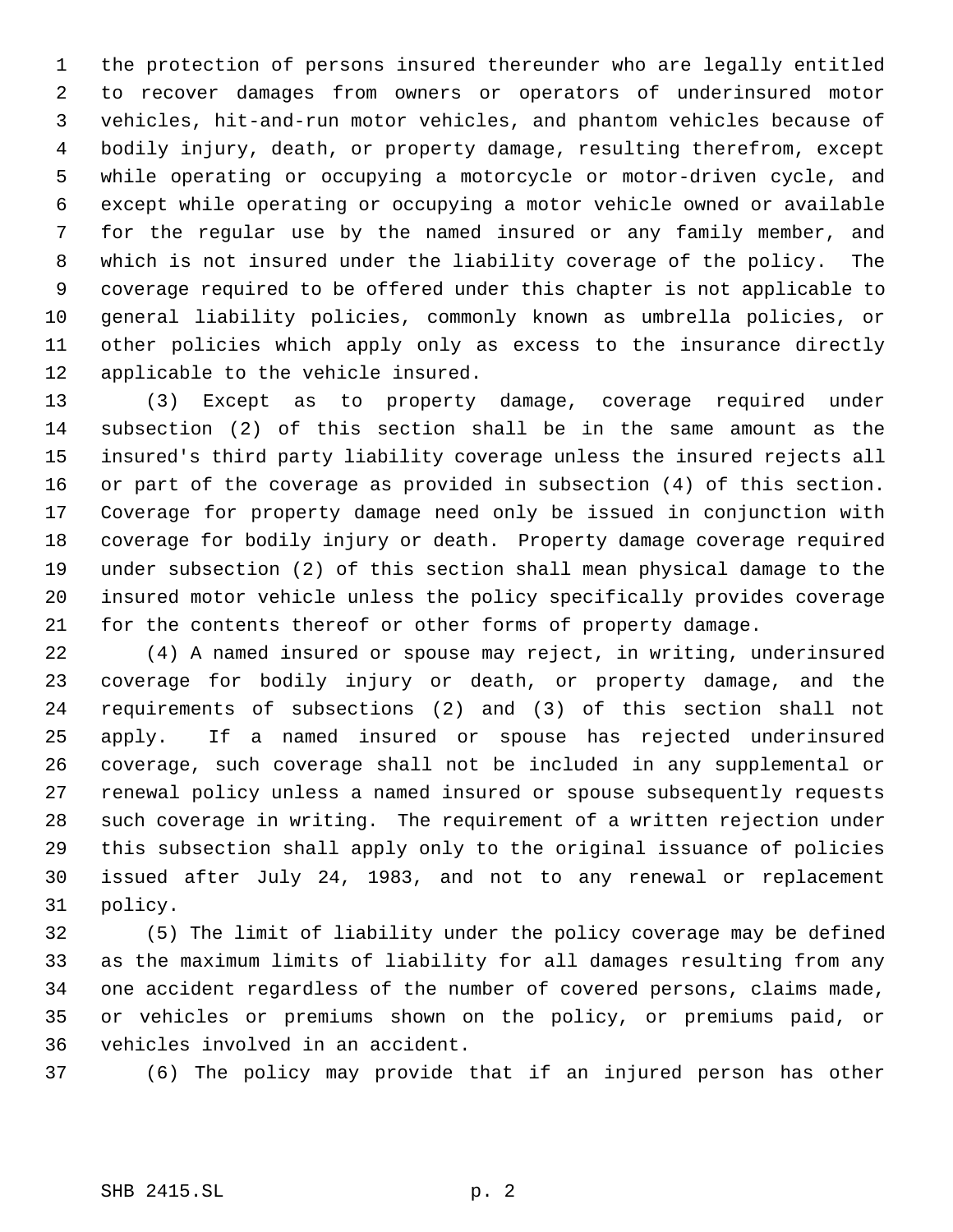similar insurance available to him under other policies, the total limits of liability of all coverages shall not exceed the higher of the applicable limits of the respective coverages.

 (7)(a) The policy may provide for a deductible of not more than three hundred dollars for payment for property damage when the damage is caused by a hit-and-run driver or a phantom vehicle.

 (b) In all other cases of underinsured property damage coverage, the policy may provide for a deductible of not more than one hundred dollars.

 (8) For the purposes of this chapter, a "phantom vehicle" shall mean a motor vehicle which causes bodily injury, death, or property damage to an insured and has no physical contact with the insured or the vehicle which the insured is occupying at the time of the accident if:

 (a) The facts of the accident can be corroborated by competent evidence other than the testimony of the insured or any person having 17 an underinsured motorist claim resulting from the accident; and

 (b) The accident has been reported to the appropriate law enforcement agency within seventy-two hours of the accident.

 (9) An insurer who elects to write motorcycle or motor-driven cycle insurance in this state must provide information to prospective insureds about the coverage.

 (10) If the covered person seeking underinsured motorist coverage 24 under this section was the intended victim of the tortfeasor, the 25 incident must be reported to the appropriate law enforcement agency and 26 the covered person must cooperate with any related law enforcement investigation.

28 (11) The purpose of this section is to protect innocent victims of motorists of underinsured motor vehicles. Covered persons are entitled to coverage without regard to whether an incident was intentionally caused. A person is not entitled to coverage if the insurer can demonstrate that the covered person intended to cause the damage for which underinsured motorists' coverage is sought. As used in this section, and in the section of policies providing the underinsured motorist coverage described in this section, "accident" means an occurrence that is unexpected and unintended from the standpoint of the covered person.